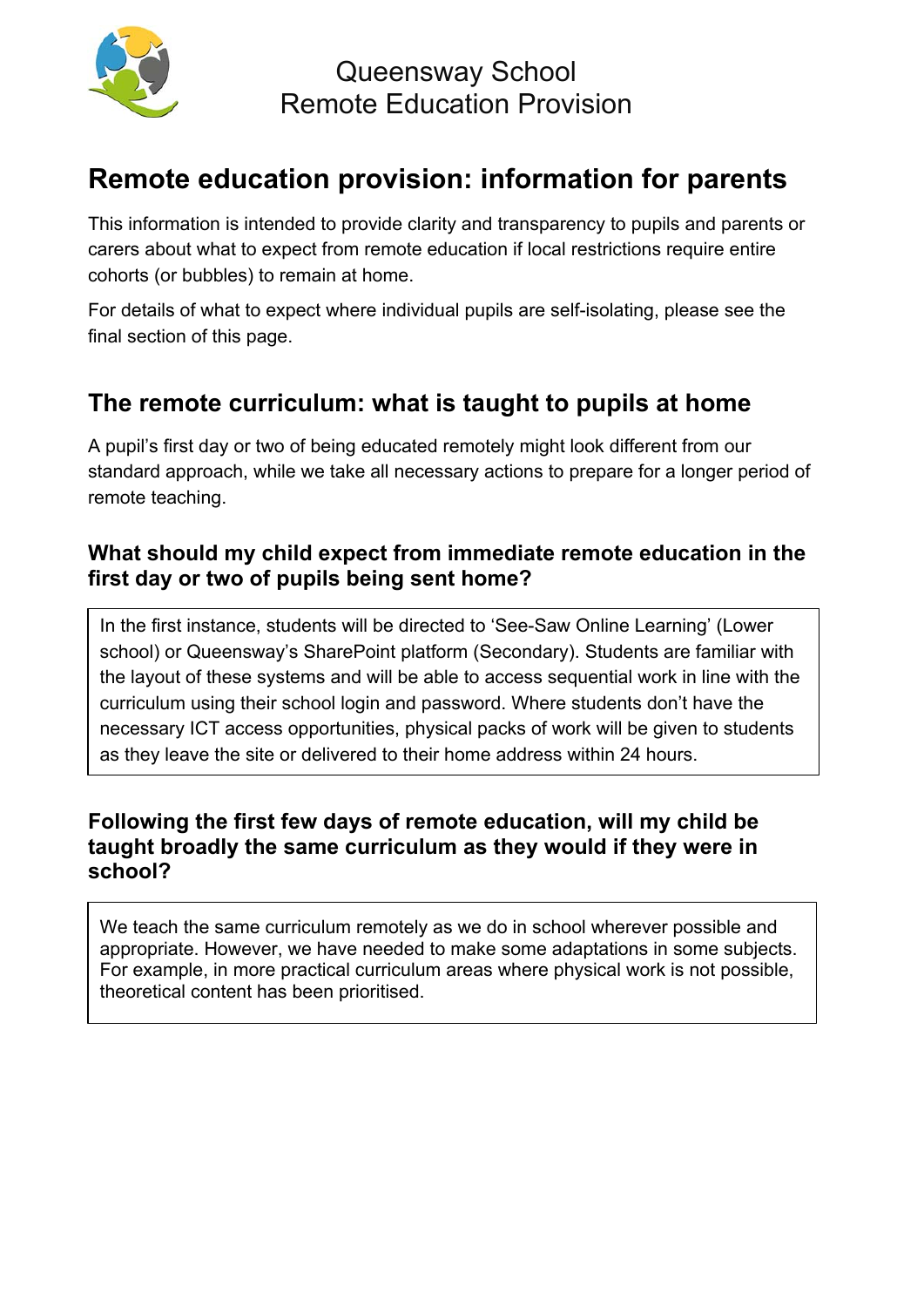# **Remote teaching and study time each day**

#### **How long can I expect work set by the school to take my child each day?**

We expect that remote education (including remote teaching and independent work) will take pupils broadly the following number of hours each day:

| Primary school-aged pupils                                                             | 3 hours |
|----------------------------------------------------------------------------------------|---------|
| Secondary school-aged pupils not<br>working towards formal qualifications<br>this year | 4 hours |
| Secondary school-aged pupils<br>working towards formal qualifications<br>this year     | 5 hours |

## **Accessing remote education**

#### **How will my child access any online remote education you are providing?**

Students will have access to our SharePoint system that allows our curriculum to be delivered via Microsoft Office facilities including the live learning program Microsoft Teams.

Our lower school students use the 'See-Saw Online Learning' program.

Students are familiar with both platforms. Documents to support parents and students have been distributed and are available on request.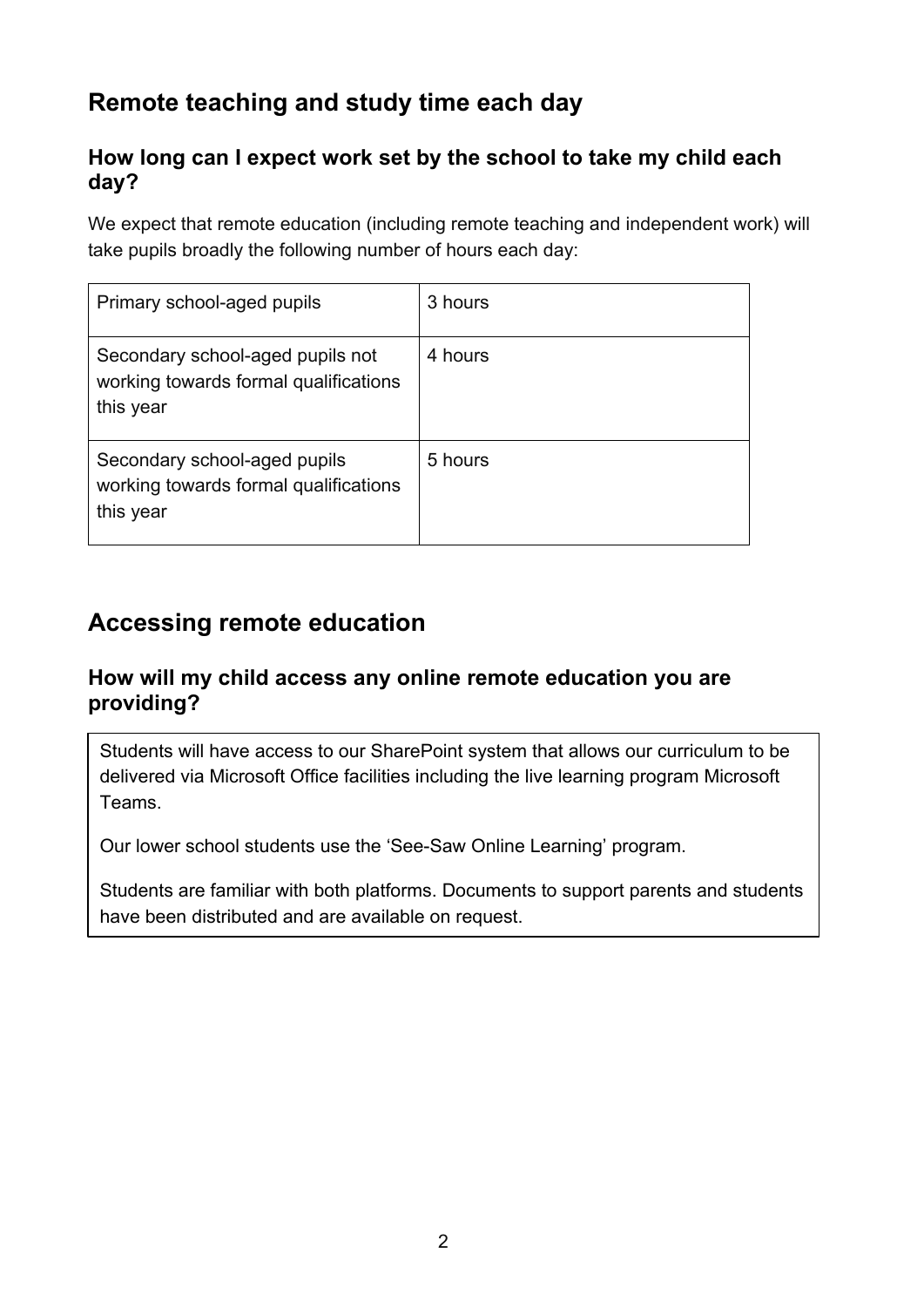#### **If my child does not have digital or online access at home, how will you support them to access remote education?**

We recognise that some pupils may not have suitable online access at home. We take the following approaches to support those pupils to access remote education:

We have gathered information regarding students and families who have limited or no access to the necessary ICT facilities. We have approached the relevant authorities to gain access to ICT equipment and data packages to support these families and this has been communicated with those applicable.

Some families/students have expressed a preference for printed materials which we will endeavour to supply, however we would always encourage students to access the digital platforms to gain the most benefit from our remote curriculum offer.

Both our See-Saw and Microsoft SharePoint platforms offer opportunity for students to submit completed work and interact with their teachers. e.g. our SharePoint platform includes individual student folders that allow for completed work to be submitted for feedback. If students do not have online access, families will have opportunity to submit packs of work into the school when completed. We will also facilitate completed work being collected on a regular basis, if necessary.

### **How will my child be taught remotely?**

We use a combination of the following approaches to teach pupils remotely:

- Live teaching (online lessons) Period 1 of each day will be a mandatory live PSHE lesson where all students will be expected to be in attendance. Selected other lessons will be offered so as to effectively blend our curriculum offer.
- printed paper packs produced by teachers (e.g. workbooks, worksheets)
- textbooks and reading books pupils have at home
- commercially available websites supporting the teaching of specific subjects or areas, including video clips or sequences
- long-term project work and/or internet research activities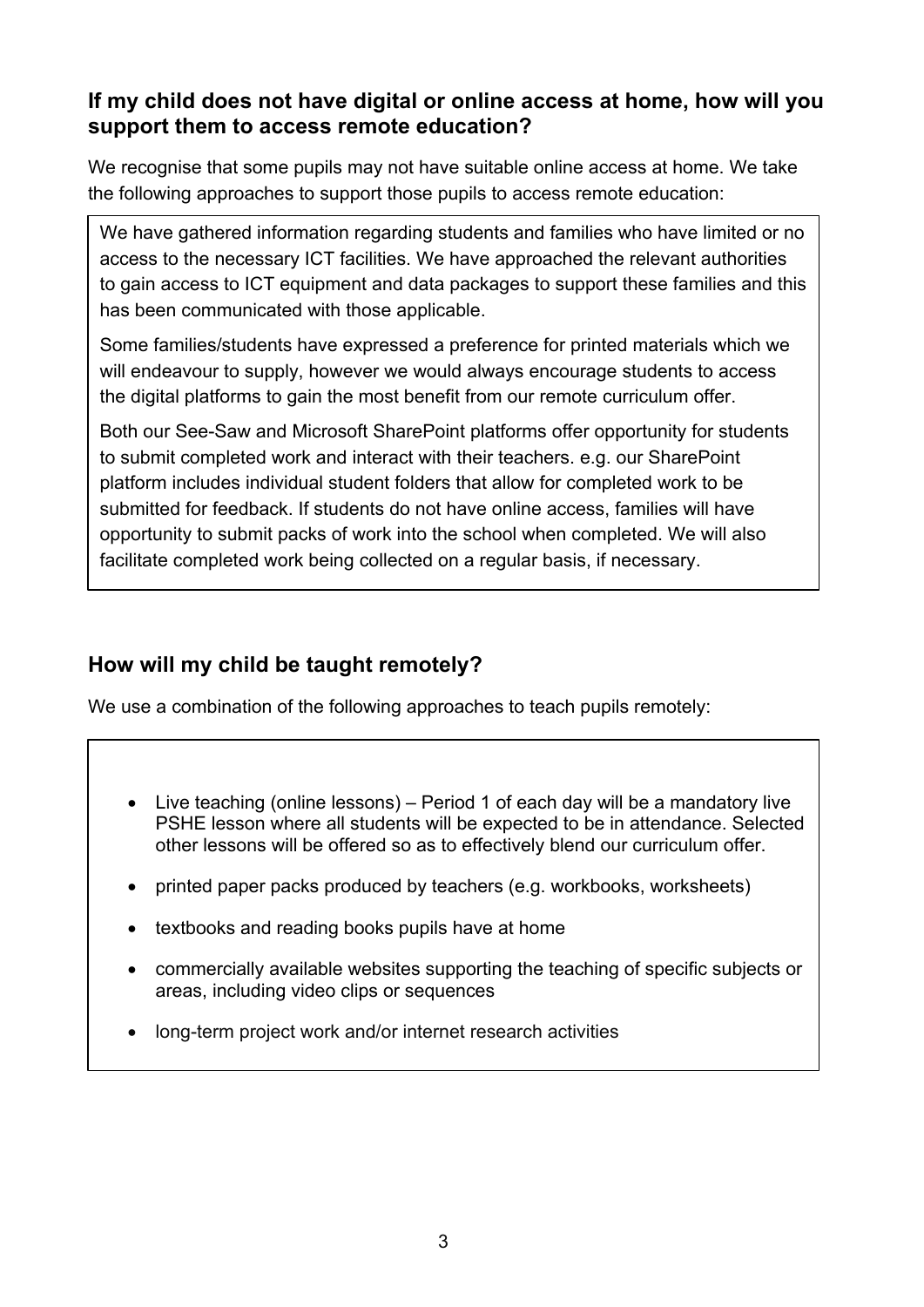## **Engagement and feedback**

#### **What are your expectations for my child's engagement and the support that we as parents and carers should provide at home?**

- We expect full engagement with remote education. We will offer pastoral support to families in the event of unsatisfactory student engagement.
- We expect families to set routines to support engagement of students. Where possible, a quiet working space away from distractions should be provided.

#### **How will you check whether my child is engaging with their work and how will I be informed if there are concerns?**

Student engagement will be tracked by their teaching staff who will be directed to monitor the completion of work and report any concerns to SLT where appropriate. Students should expect feedback on a weekly basis as a minimum.

Where we have concerns around student engagement, initially teaching staff will contact parents and carers to discuss the matter. This will be escalated, if necessary, to SLT if engagement doesn't improve.

### **How will you assess my child's work and progress?**

Feedback can take many forms and may not always mean extensive written comments for individual children. For example, whole-class feedback or quizzes marked automatically via digital platforms are also valid and effective methods, amongst many others. Our approach to feeding back on pupil work is as follows:

- Online assessments will be marked based on deadlines set by teaching staff.
- Weekly feedback from subject teachers will be available